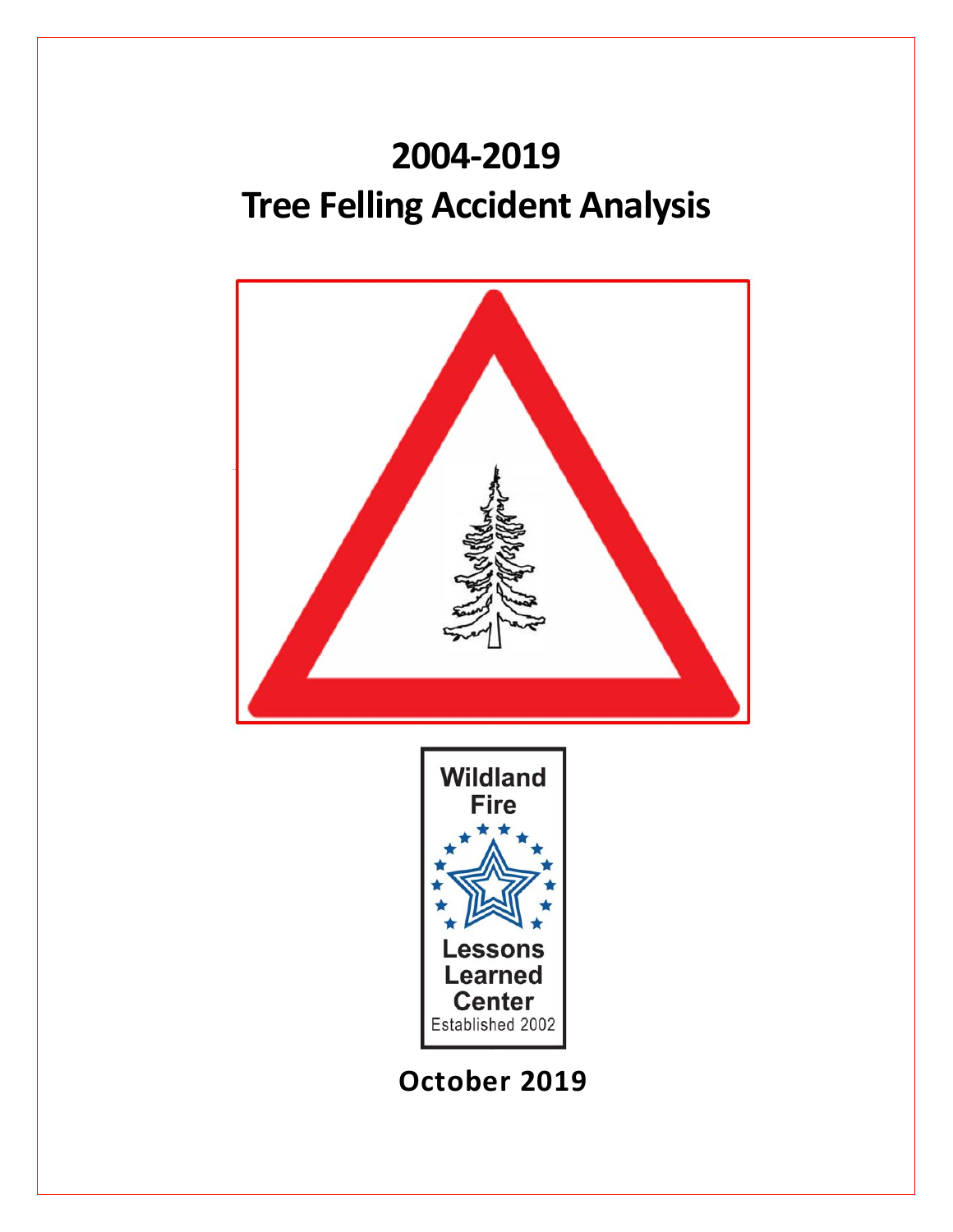

*Figure 1 – This "Word Cloud" was generated using the injury descriptors from the 53 incidents included in this analysis. The size of a word indicates its relative frequency.*

This *Tree Felling Accident Analysis* was completed by the Wildland Fire Lessons Learned Center (LLC) at the request of the Chief, NPS Fire and Aviation Management, and Director, USDA Forest Service Fire and Aviation Management. This report is one of nine actions specified in the 2019 Hughes Fatality Joint Corrective Action Plan. The corrective action that generated this report reads: "*Propose all wildland fire tree and chainsaw related accident reports since 2004 be reviewed, associated recommendations evaluated for redundancy or conflict, and the current implementation status of recommendations to assist in setting priority actions to reduce similar incidents."* The LLC produced this report as requested, explaining "it is important to note that the vast majority of 'recommendations' listed in reports are aimed at individual firefighters or local organizations. There is no practical way to track down any sort of 'implementation status' on these types of recommendations."

Both the Chief, NPS Fire and Aviation Management and Director, USDA Forest Service Fire and Aviation Management, are in agreement and accept that this *Tree Felling Accident Analysis* meets the intent of action tasked to the LLC.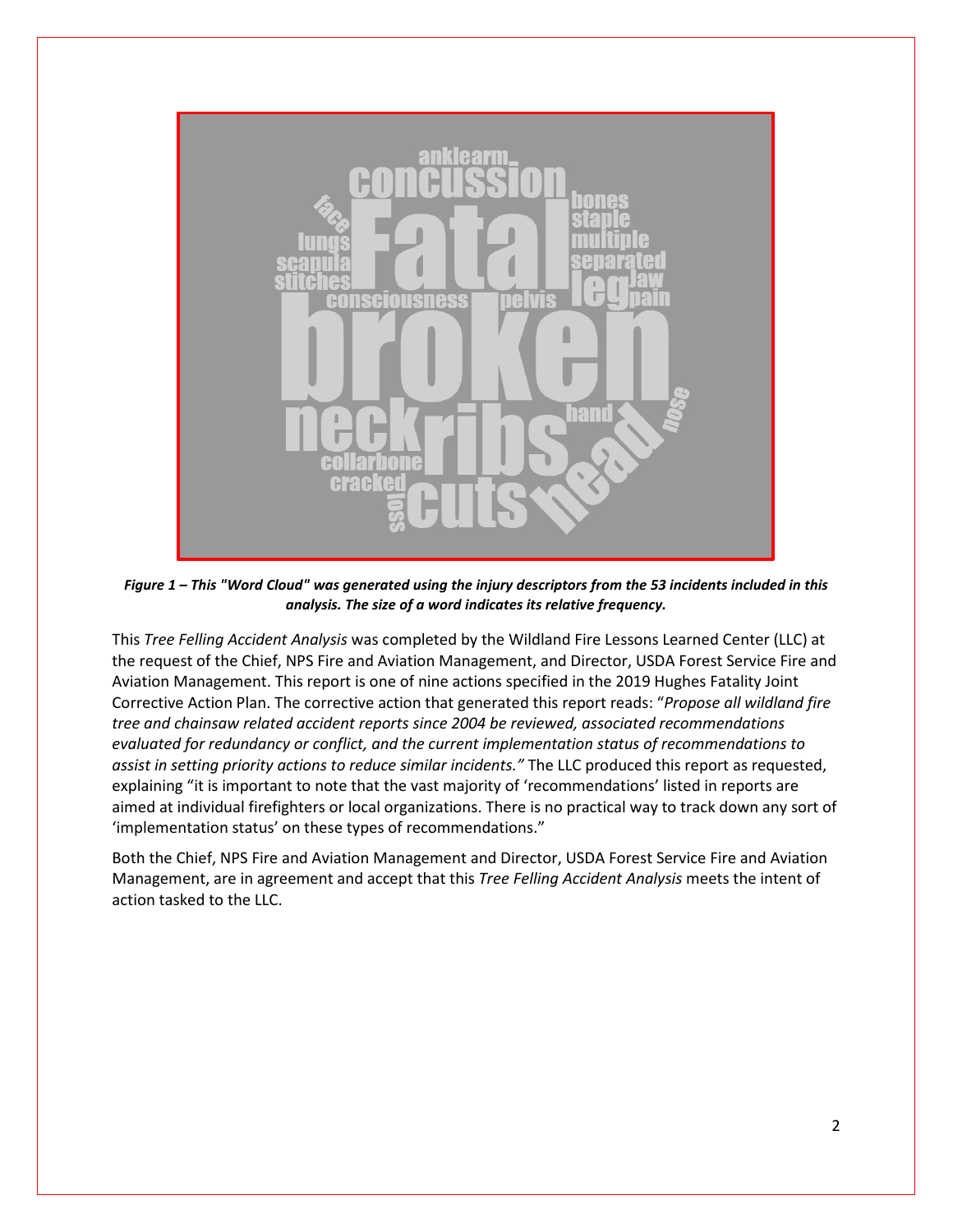## Contents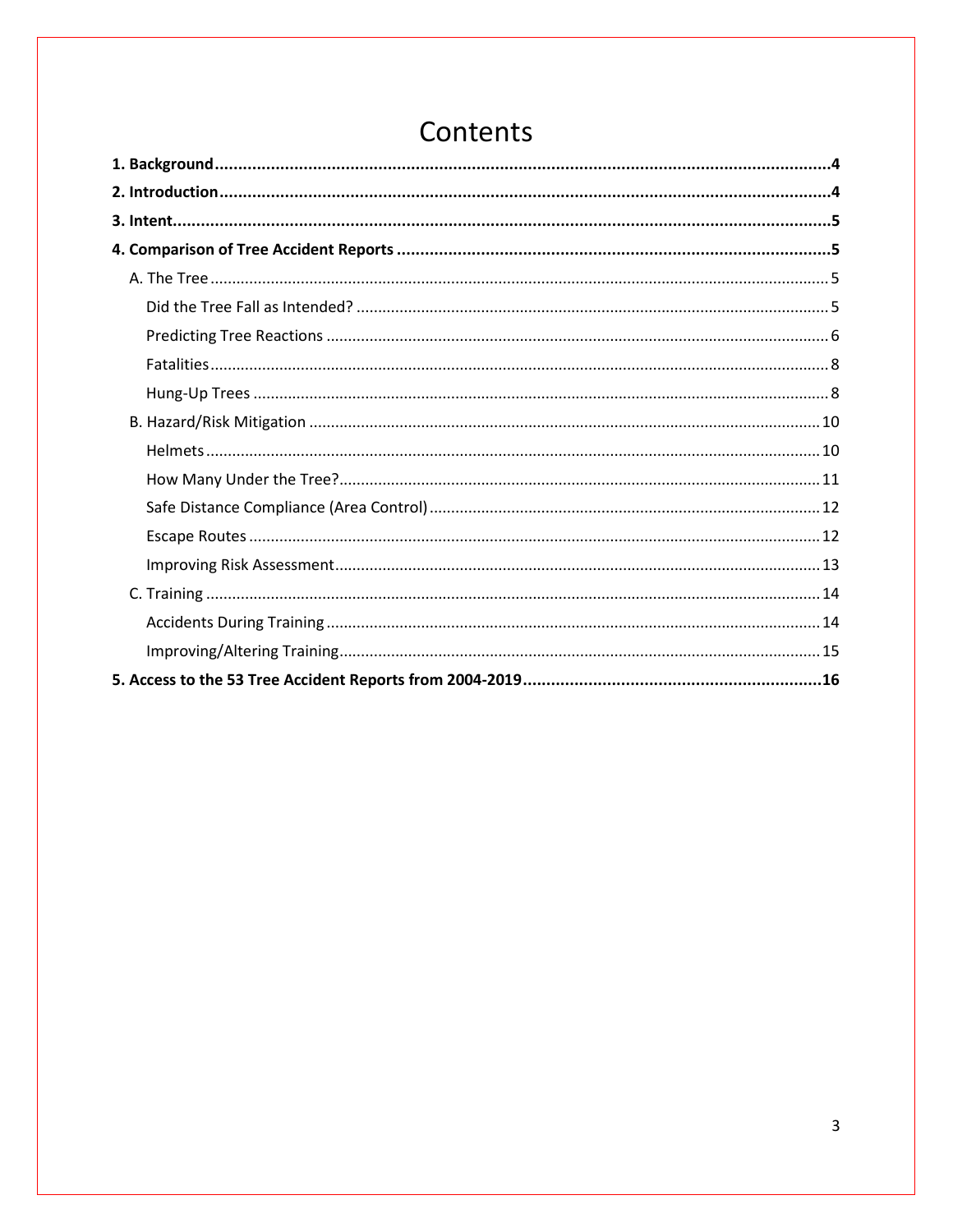## <span id="page-3-0"></span>**1. Background**

This report is the part of the [Hughes Fatality Corrective Action Plan.](https://www.nps.gov/orgs/1319/sai-and-cap-arrowhead-captain-brian-hughes.htm) This Background section describes the tasking for this analysis from the Corrective Action.

#### *Table 1 – The "Business Need," "Project Objectives," and "Parameters" from the Hughes Fatality Corrective Action Plan.*

| <b>Business Need</b>      | Serious injury and death from incidents related to trees and/or chainsaws are a near yearly<br>occurrence within the wildland fire community. As part of the Corrective Action Plan<br>stemming from the death of Captain Brian Hughes, the National Park Service Chief of Fire<br>and Aviation and the United States Forest Service Director of Fire and Aviation recognized<br>the need to evaluate past accident reports in an attempt to reduce the chances of similar<br>accidents occurring again.                                                                                                                                                                                                                                     |
|---------------------------|----------------------------------------------------------------------------------------------------------------------------------------------------------------------------------------------------------------------------------------------------------------------------------------------------------------------------------------------------------------------------------------------------------------------------------------------------------------------------------------------------------------------------------------------------------------------------------------------------------------------------------------------------------------------------------------------------------------------------------------------|
| <b>Project Objectives</b> | The overall objective is to reduce chainsaw operator injuries and fatalities. To aid in this<br>objective this project will review all wildland fire tree felling related accident reports and<br>associated recommendations since 2004 in order to accomplish the following:<br>Identify recommendations across reports that are similar;<br>1.<br>Identify recommendations across reports that conflict;<br>2.<br>Where possible, determine implementation status of recommendations;<br>3.<br>Determine similarities between incidents and highlight problem areas that are not<br>4.<br>identified in recommendations;<br>5.<br>Report on any findings that may increase the margin of safety in relation to tree felling<br>operations. |
| <b>Parameters</b>         | Only review reports where any component of a tree felling operation was underway to<br>1.<br>include size up, lay prep, and cutting operations.<br>Any mechanism of felling operation is included.<br>2.<br>Chainsaw fueling is not a component of this review.<br>3.<br>Do not review "struck by" incidents where a felling operation was not underway, i.e.<br>4.<br>limbs falling after a bucket drop, etc.                                                                                                                                                                                                                                                                                                                               |

## <span id="page-3-1"></span>**2. Introduction**

The information in this report comes from documented tree felling incidents meeting the criteria outlined in the parameters above.

- Incident reports come from various agencies.
- These incidents occurred from 2004 through October 2019.
- The dataset includes 53 incidents.

These incident reports are available from the Wildland Fire Lessons Learned Center's (LCC) [Incident Review](http://www.wildfirelessons.net/irdb) [Database.](http://www.wildfirelessons.net/irdb)

Specific to Project Objective 3 "where possible, determine implementation status of recommendations" it is important to note that the vast majority of "recommendations" listed in reports are aimed at individual firefighters or local organizations. There is no practical way to track down any sort of "implementation status" on these types of recommendations.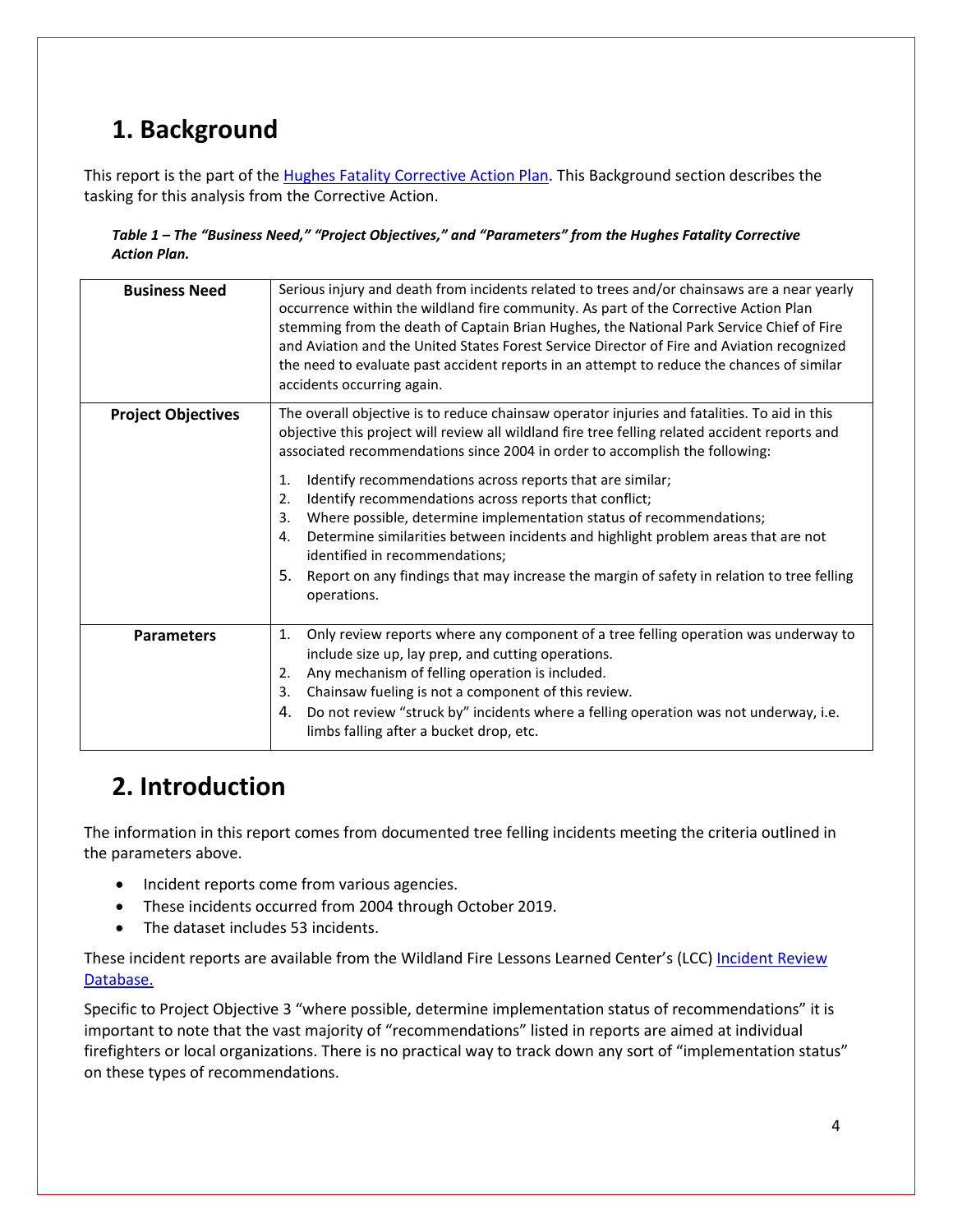In only four instances (Grant West, Dutch Creek, Strawberry, and Ferguson) are there specific recommendations including responsible parties and due dates. Tracking the status of those recommendations is beyond the expertise/capacity of the LLC. It is suggested this task be completed in a separate effort.

## <span id="page-4-0"></span>**3. Intent**

The intent is for this report to provide context around the conditions present when those in our workforce are injured or killed in the process of falling trees. To the extent possible, we aim to identify focus areas for continued efforts related to safer work practices. Recommendations are often (but not always) included as part of incident reports. With this effort we seek to identify themes surrounding those recommendations. We will identify both commonalities and conflicts when comparing incident condition and recommendations. All of these efforts are intended to inform and improve existing and future efforts related to tree felling in the wildland fire service.

## <span id="page-4-1"></span>**4. Comparison of Tree Accident Reports**

The following themes are identified and discussed in this section:

A. The Tree

- Tree Falling as Intended
- Predicting Tree Reactions
- Hung-Up Trees

B. Hazard/Risk Mitigation

- Helmets
- Two People at the Base
- Area Control
- Escape Routes

### C. Training

- Accidents During Training
- <span id="page-4-3"></span><span id="page-4-2"></span>• Improving/Altering Training

## **A. The Tree**

## *Did the Tree Fall as Intended?*

## **53% of the time, the tree fell in the intended direction.**

It is often assumed that most tree falling accidents occur when a tree does not fall in the intended direction.

This is a significant finding to consider when evaluating recommendations related to improving directional falling skills such as lining-up face cuts and leaving proper holding wood. Efforts focused on improving directional falling skills would not address **half** of the conditions related to individuals being struck by trees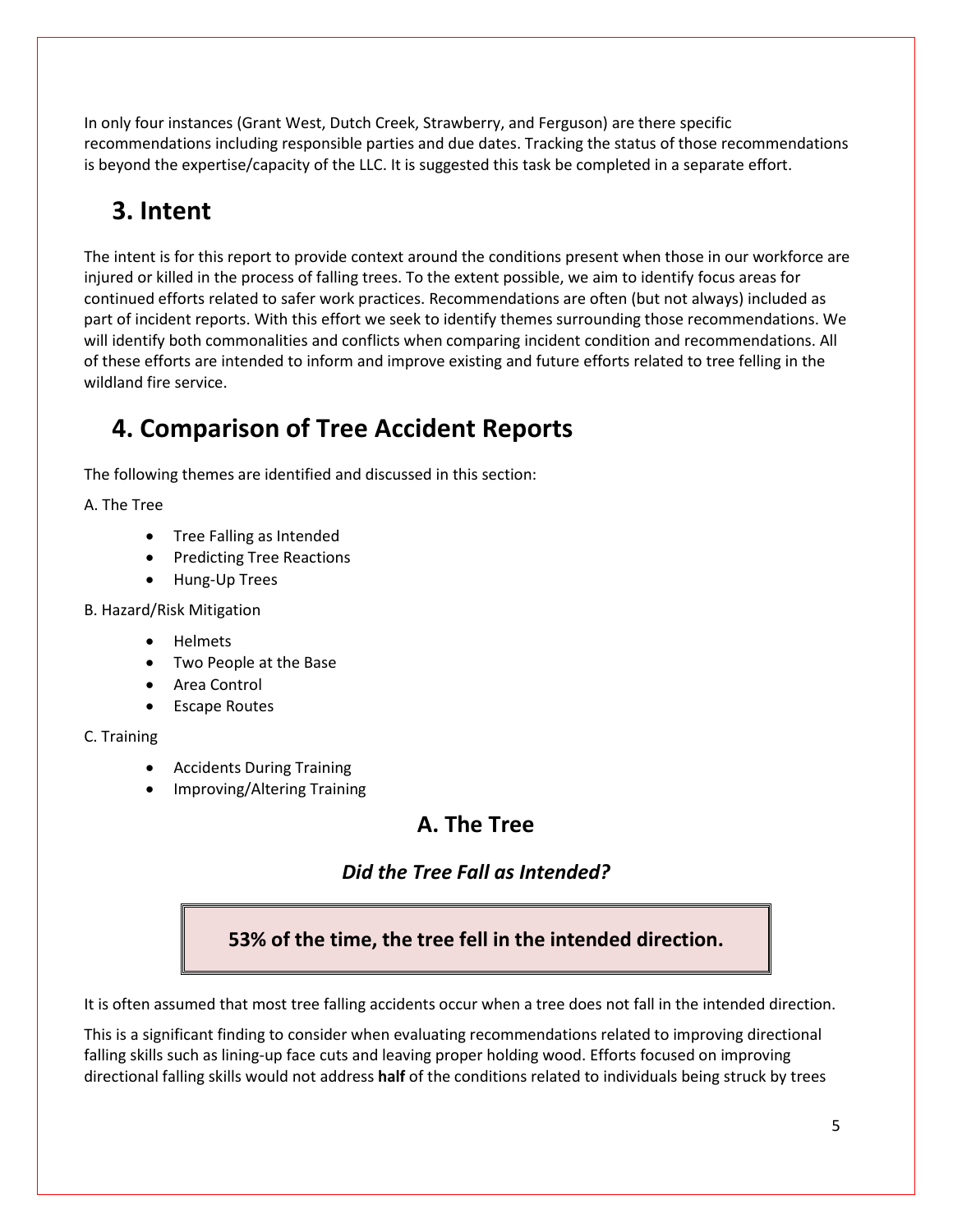during falling operations. Recommendations related to improving work area control, risk assessment, and tree conditions would get closer to addressing factors involved in these instances.

So how did people get struck in these instances?

#### **The Tree Hung-Up**

• 8 instances of felled tree getting hung-up—the tree strike occurring in the process of cutting hung tree.

#### **Workers in the Fall Area**

• 6 instances of workers in the fall area struck by felled tree.

#### **Portions of the Felled Tree**

- 5 instances in which top broke out came back.
- 2 instances of a limb falling from tree being cut.
- 2 instances in which the butt end or entire tree came back.

#### **Separate Tree (other than felled tree)**

- 3 instances of being struck by separate tree after felled tree hit the ground.
- 2 instances of being struck by a limb or top from separate tree.

#### **Unexpected Fall Direction**

Also of note, the tree falling in an unexpected direction only accounted for 30% of the tree strike instances.

Expected 53% + Unexpected 30% = **83%**

The remaining 17% of accidents occurred primarily in the following ways:

- Limbs or top falling during size-up and preparation (no cutting taking place).
- Limbs or top falling during cutting operations (prior to tree falling).

<span id="page-5-0"></span>These instances took place with recent or active fire in the tree.

## *Predicting Tree Reactions*

**28% of the time, the tree impacted another tree during its fall—including 2 of the 8 fatalities.**

In the instances reviewed, trees being felled often came into contact with other trees as they fell.

This percentage alone is not really significant. However, the difference between the predicted falling sequence and the chain of events that actually occurs is significant. Often, the expectation is that the felled tree would "push through" the branches of another tree. Instead, what often occurs is:

- The top breaks out and comes back.
- The felled tree gets hung-up.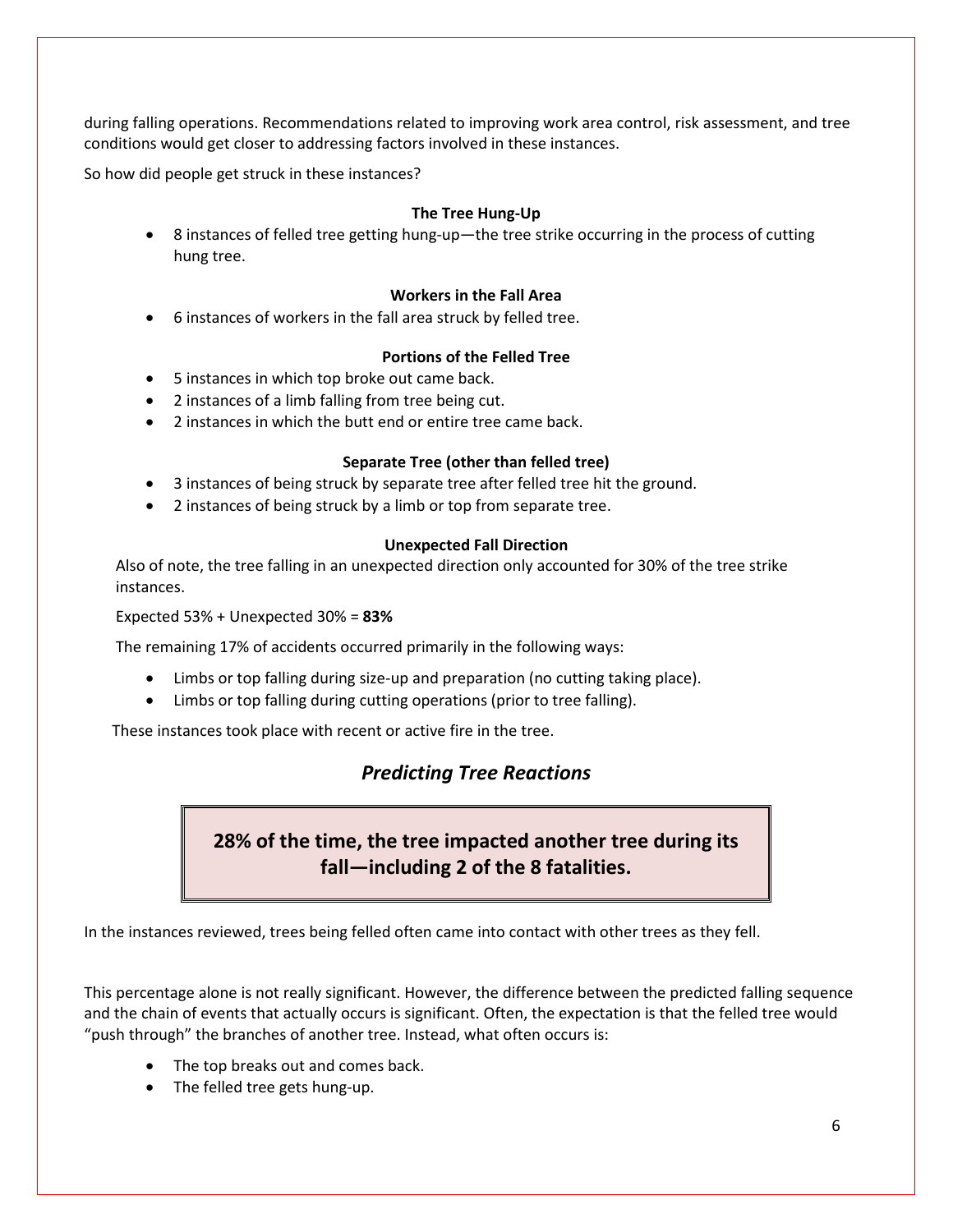• The butt end bounces or swings back toward the stump.

The top of the felled tree broke out and came back in 10 instances.

- 6 times the top of tree broke as it contacted other trees.
- 4 times the tree was hung-up when the top broke out.

Also of note, in 7 of these 10 instances, the sawyer was struck in their escape route.

## **19% of the time, the top broke out and came back—including 2 of the 8 fatalities.**



*Figure 2 – This tree fell in the direction intended, but the top broke and came back. To read about this incident, see this report [Whitewater Tree Strike.](https://www.wildfirelessons.net/viewdocument/whitewater-fire-faller-hit-by-tree)*

<span id="page-6-0"></span>**Of all the reports that included recommendations, 21% of the reports recommended enhancing training related to tree conditions (like rot) and species-specific traits.**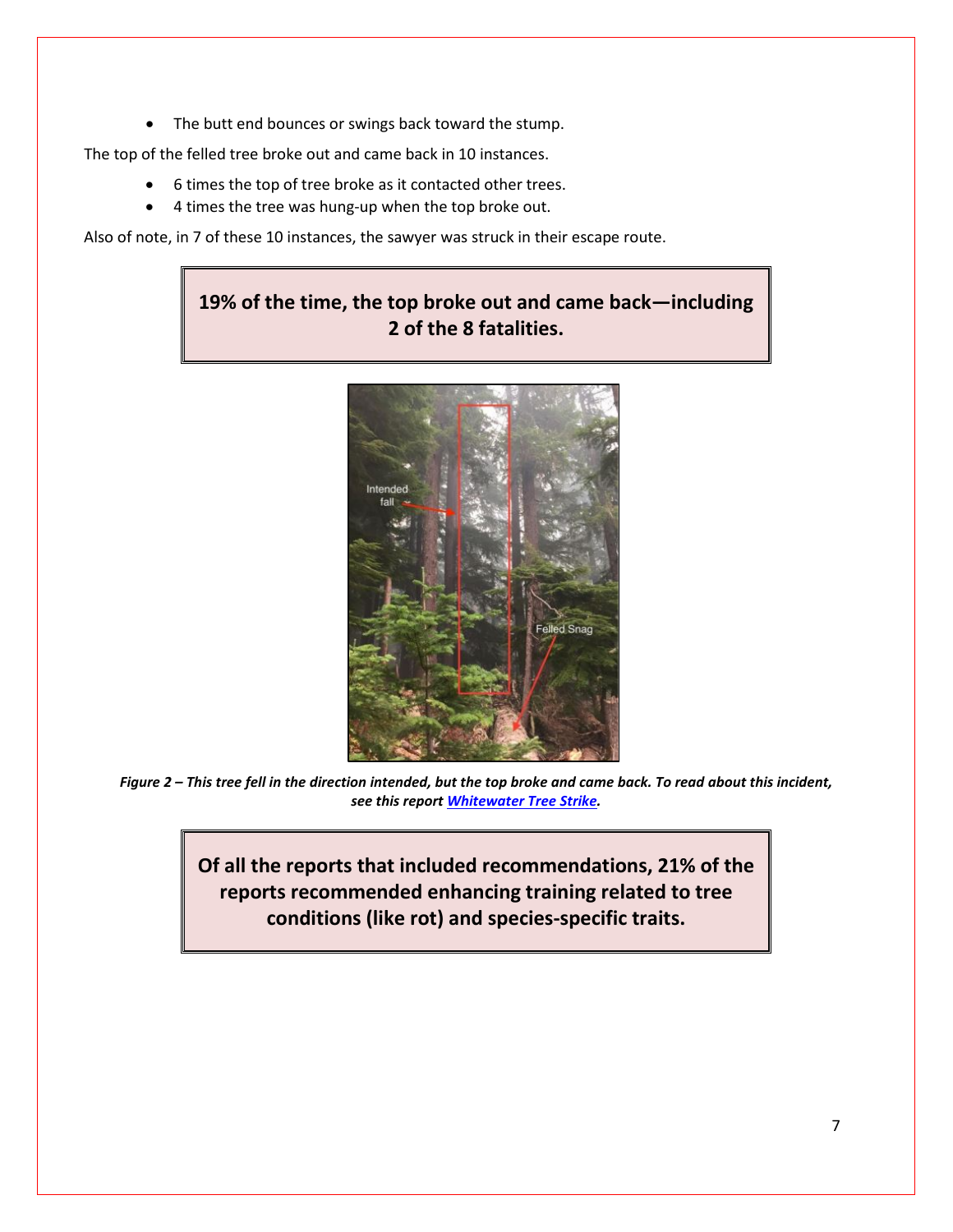### *Fatalities*

This dataset included eight fatal incidents:

- [Grant West Prescribed Fire Fatality—](https://www.wildfirelessons.net/viewdocument/grant-west-prescribed-fire-fatality)2004
- [Volusia County Fire Training Incident—](https://www.wildfirelessons.net/viewdocument/volusia-county-fire-training-incide)2007
- [Dutch Creek Tree Felling Fatality—](https://www.wildfirelessons.net/viewdocument/dutch-creek-tree-fel)2008
- [Freeman Reservoir Fatality—](https://www.wildfirelessons.net/viewdocument/freeman-reservoir-fatality-2009)2009
- [Incident 398 Tree Strike Fatality—](https://www.wildfirelessons.net/viewdocument/incident-398-2013)2013
- Strawberry Fire Tree Strike Fatality-2016
- [Lolo Peak Fire Tree Strike Fatality—](https://www.wildfirelessons.net/viewdocument/lolo-peak-fire-fatality-2017)2017
- Ferguson Fire Tree Strike Fatality-2018

<span id="page-7-0"></span>The average is one fatality every two years.

## *Hung-Up Trees*

## **19% of the time, the sawyer was working on a hung-up tree including two of the eight fatalities.**

Several reports addressed the complexity of hung-up trees and made associated recommendations.

#### **Specific Recommendations**

*"Provide additional training for cutting hung trees in the S-212 curriculum or in the Advanced Feller courses…* 

*Emphasize the size-up process of cutting a hung tree, including the evaluation of escape routes."*

**[Strawberry Fire Fatality Learning Review](https://www.wildfirelessons.net/viewdocument/strawberry-fire-tree)**

In these reports, much of the discussion around hung-up trees revolves around two major points:

- Hung-up trees require a specific skillset different from standard tree size-up and complexity analysis.
- The commonly held attitude around "once you put a saw in the tree, you have to get it on the ground" may hamper our ability to accurately assess hung-up trees.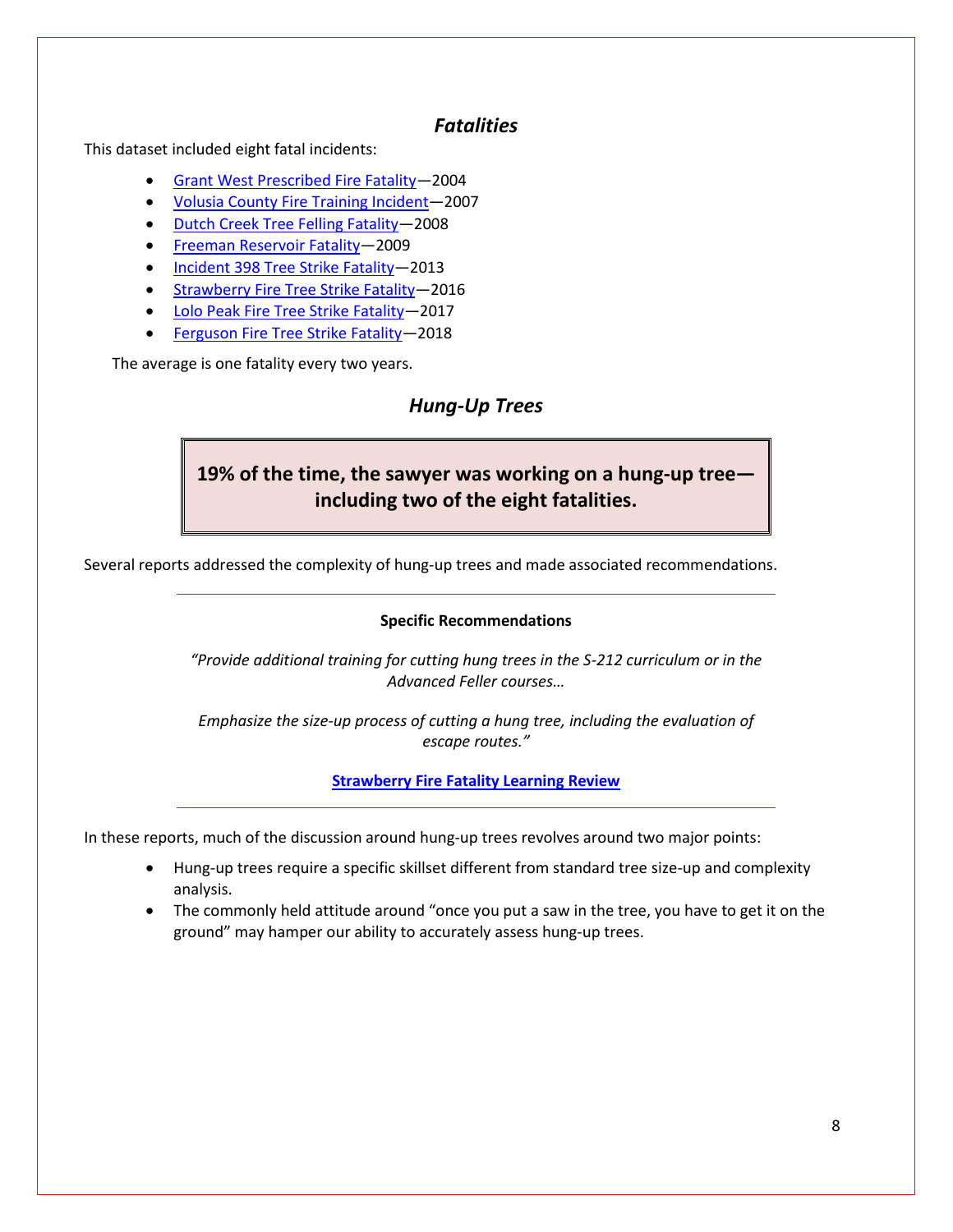

*Figure 3 –Tree diagram from the [Freeman Reservoir Fatality Report.](https://www.wildfirelessons.net/viewdocument/freeman-reservoir-fatality-2009)*

#### **Example Discussion**

*"However, we need to remember that it is very possible for felling situations to start out as a very simple operation that can go slightly awry and, thus, radically elevate the complexity. This calls for an entirely new evaluation, the result of which may be outside the skill or comfort level of the faller.*

*We need to be aware of the culture of 'completeness' that exists on the fire line whereby the spirit of 'finishing the job' often times pushes sawyers out of their comfort zone to get a hung tree to the ground—to 'erase' the 'mistake'."*

*Our ranks must be able to temper the overwhelming urge to rush in to put that hung tree down onto the ground. The tree's change in position/condition may have radically elevated the complexity far beyond our experience/qualifications."*

#### **[Gap Fire Tree Strike](https://www.wildfirelessons.net/viewdocument/gap-fire-tree-strike-2016)**

**"You can't leave a tree alone once you've put a saw in it." Quote from faller struck by tree. [Faller Hit by Tree Shrapnel RLS](https://www.wildfirelessons.net/viewdocument/faller-hit-by-tree-shrapnel-2014)**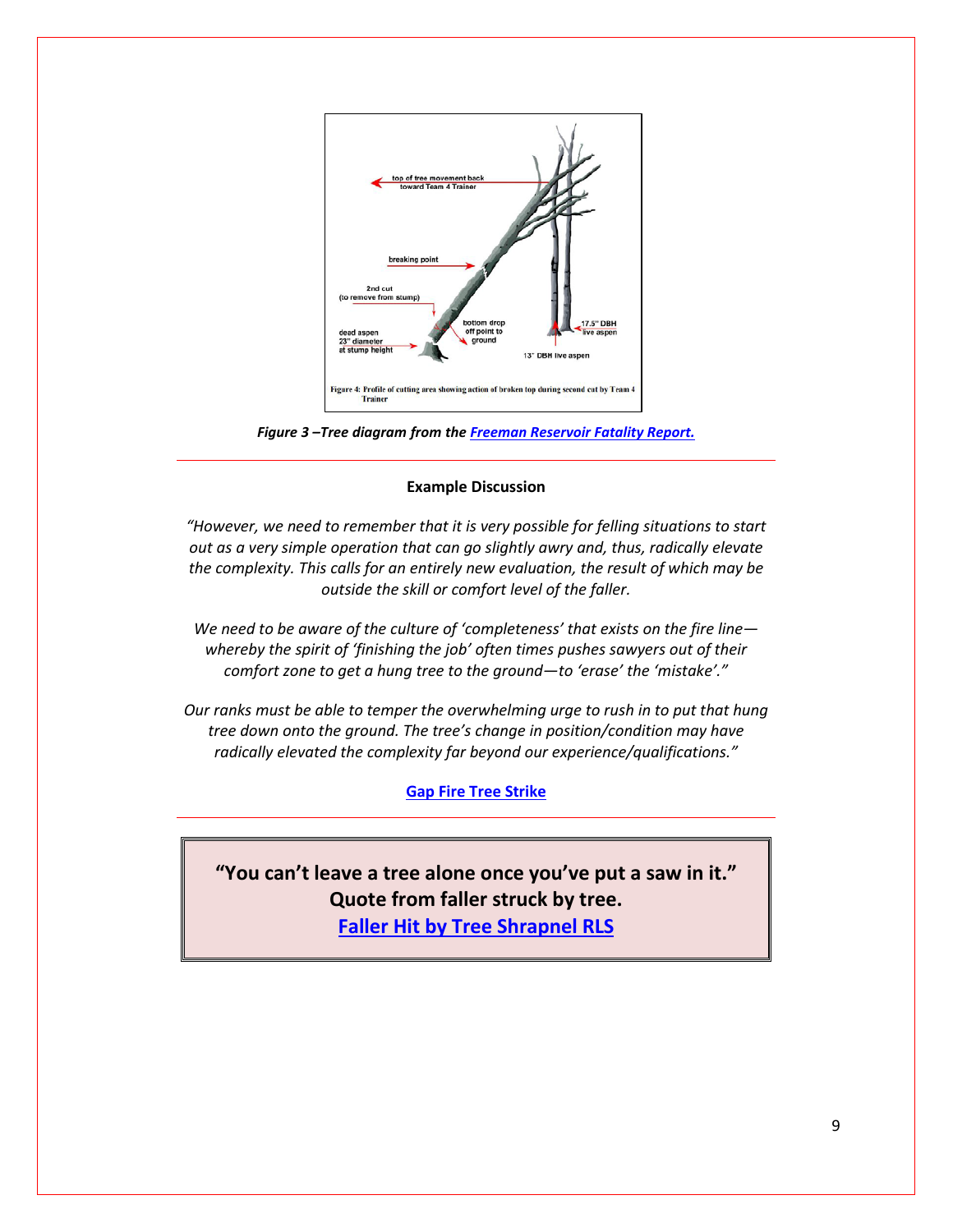## **B. Hazard/Risk Mitigation**

### *Helmets*

## <span id="page-9-1"></span><span id="page-9-0"></span>**51% of the time, the incident involved a direct helmet strike.**

Helmets are mentioned in over half of the accident reports.

Several of the reports included statements from those struck, such as: *"My hard hat saved my life"* or *"My PPE did what it is designed to do."*



*Figure 4 – Helmet damage photo from the [Jade Creek Fire Tree Strike RLS.](https://www.wildfirelessons.net/viewdocument/jade-creek-tree-strike-rls-2017)*

The frequency of our helmets getting struck by trees is also significant when considering some of the repeated recommendations.



This tends to support the notion that we as a community want to know if there are helmets in existence (or ones that could be developed) better suited to the conditions faced by wildland firefighters.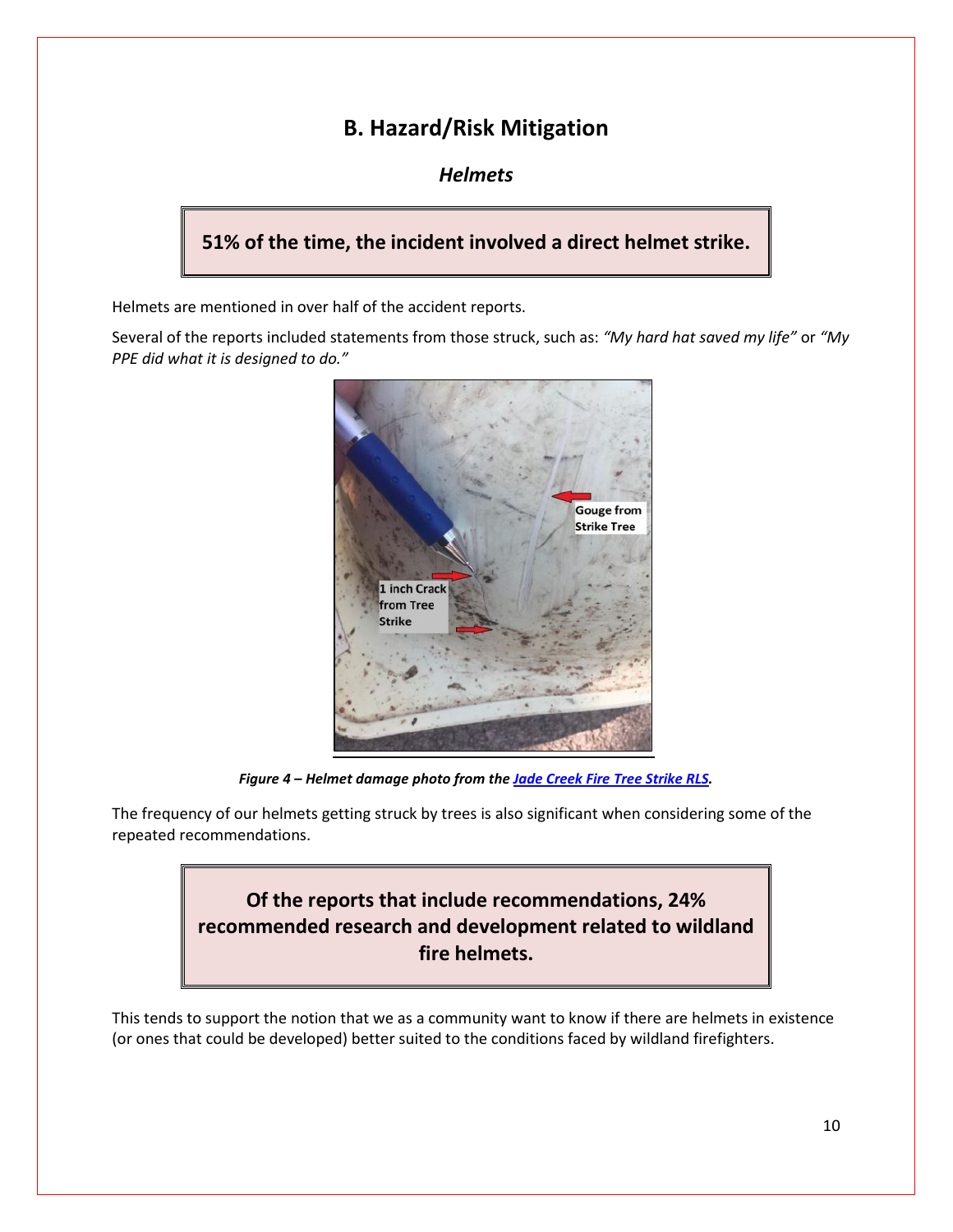*"Conduct a comprehensive review of the wildland firefighting helmet—design, standards, and policy."*

#### **Recommendation from th[e Strawberry Fire Fatality Learning Review](https://www.wildfirelessons.net/viewdocument/strawberry-fire-tree)**

### *How Many Under the Tree?*

## <span id="page-10-0"></span>**42% of the time, the person struck was not cutting—including in 5 of the 8 fatalities.**

An often debated topic is the practice of having more than one person at or near the base of the tree during falling operations.

Of the instances where someone other than the chainsaw operator was struck during falling operations, three categories existed:

- In 10 instances the tree struck a person at or near the base of the tree (swamper or trainer).
- In 8 instances the tree struck a person in the work area but not involved with the felling.
- In 4 instances the tree or a portion of it fell during size-up or preparation, hitting a person involved with the felling operation.

Few reports directly tackled the topic of having multiple people at the base of the tree. When this was mentioned, it was talked about as part of risk assessments, such as the following:

#### *Deliberate Decisions Must Be Made*

*"Agencies and contractors vary in their policies/requirements regarding preferences for using one or two people at the stump while falling. Serious consideration needs to be given for each tree. Certain situations may be unsafe to have both people near the stump during the back cut. Other situations may see enhanced safety by having two people there. Each situation needs to be thought out. Deliberate decisions must be made. Especially when in acknowledged 'high risk' situations, keep all unnecessary personnel well back from the falling area."*

#### **[Faller Hit by Tree Shrapnel](https://www.wildfirelessons.net/viewdocument/faller-hit-by-tree-shrapnel-2014)**

Several reports mention the need for consistency in NWCG-sponsored saw training as well as increased emphasis on risk assessment.

Either way, the numbers suggest careful consideration of the benefit vs increased exposure of another person present at the base of a tree felling effort.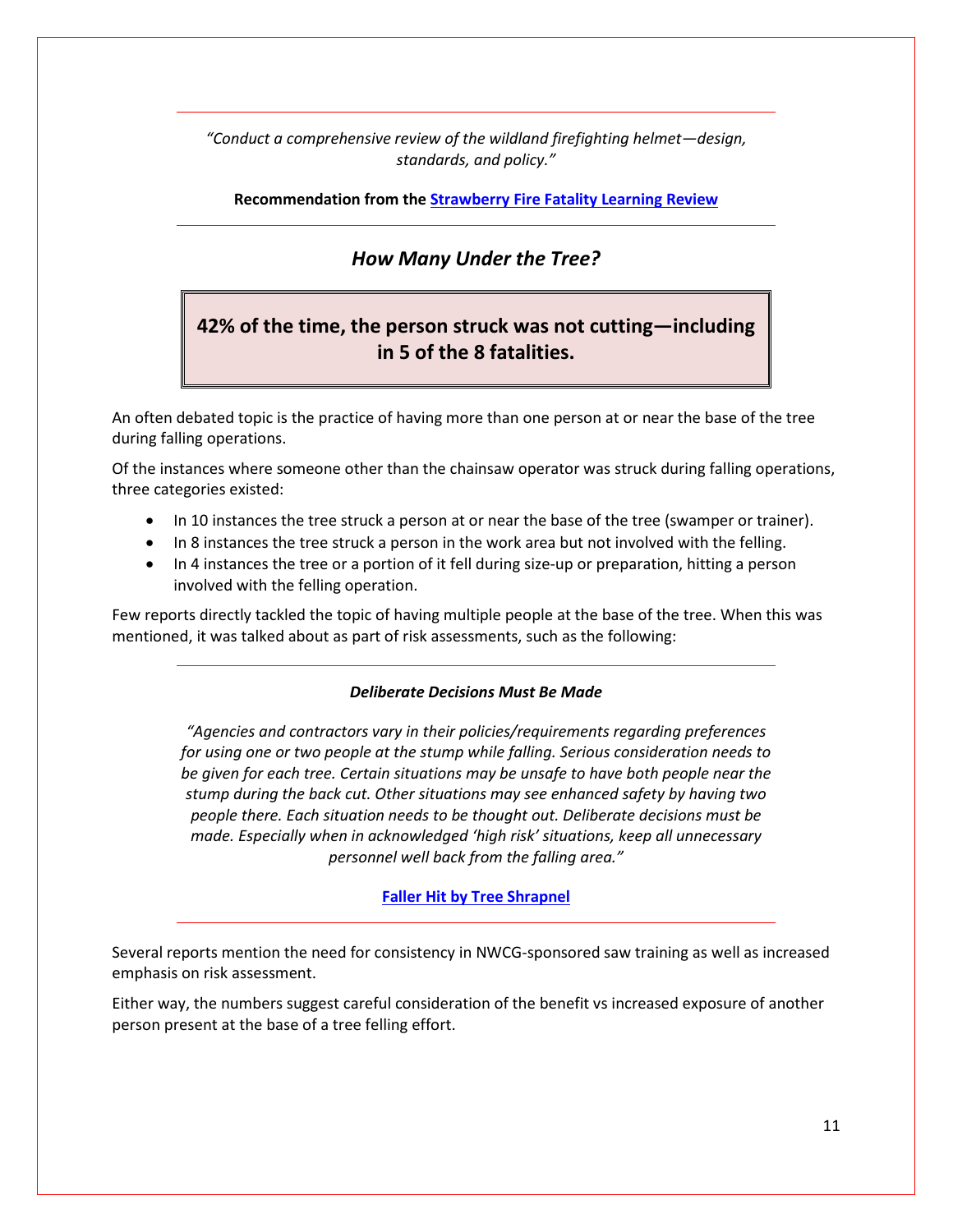## *Safe Distance Compliance (Area Control)*

## <span id="page-11-0"></span>**24% of the reports recommended somehow improving safe work distance and compliance.**

There were 9 instances of individuals being struck by trees while working within the fall zone.

- In 6 instances the tree fell as intended.
- In 3 instances the tree fell in an unintended direction.

In either scenario, reports recommend improving work area control through:

- Improved risk assessment training.
- Standardizing guidance or policy.

<span id="page-11-1"></span>Several reports acknowledged the dilemma regarding production (efficiency) as well as complacency or "risk creep." Most reports repeated well known standards of "2½ tree lengths" and "the faller must control the area."

## *Escape Routes*

## **40% of the time, the person struck was** *in* **the traditional escape route—including in 5 of the 8 fatalities.**

The traditional tree felling escape routes are at 45-degree angles away from the intended falling direction.

These 21 instances were primarily occasions were the tree did not fall in the intended direction. This brings up the notion that tree felling escape routes are designed for when things go according to plan. Arguably, when escape routes are most needed (when the tree falls in an unintended direction) traditional escape route use may not be as reliable as we presume.

Twelve different reports address escape routes directly. Recommendations typically fell into two categories:

- *Before* **escaping** the stump, take time to **confirm the direction** the tree is falling—then decide which way to go.
- **Prioritize quick escape** along traditional pre-determined routes to safe areas (refuge trees).

## **Recommendations related to escape routes included directly conflicting guidance.**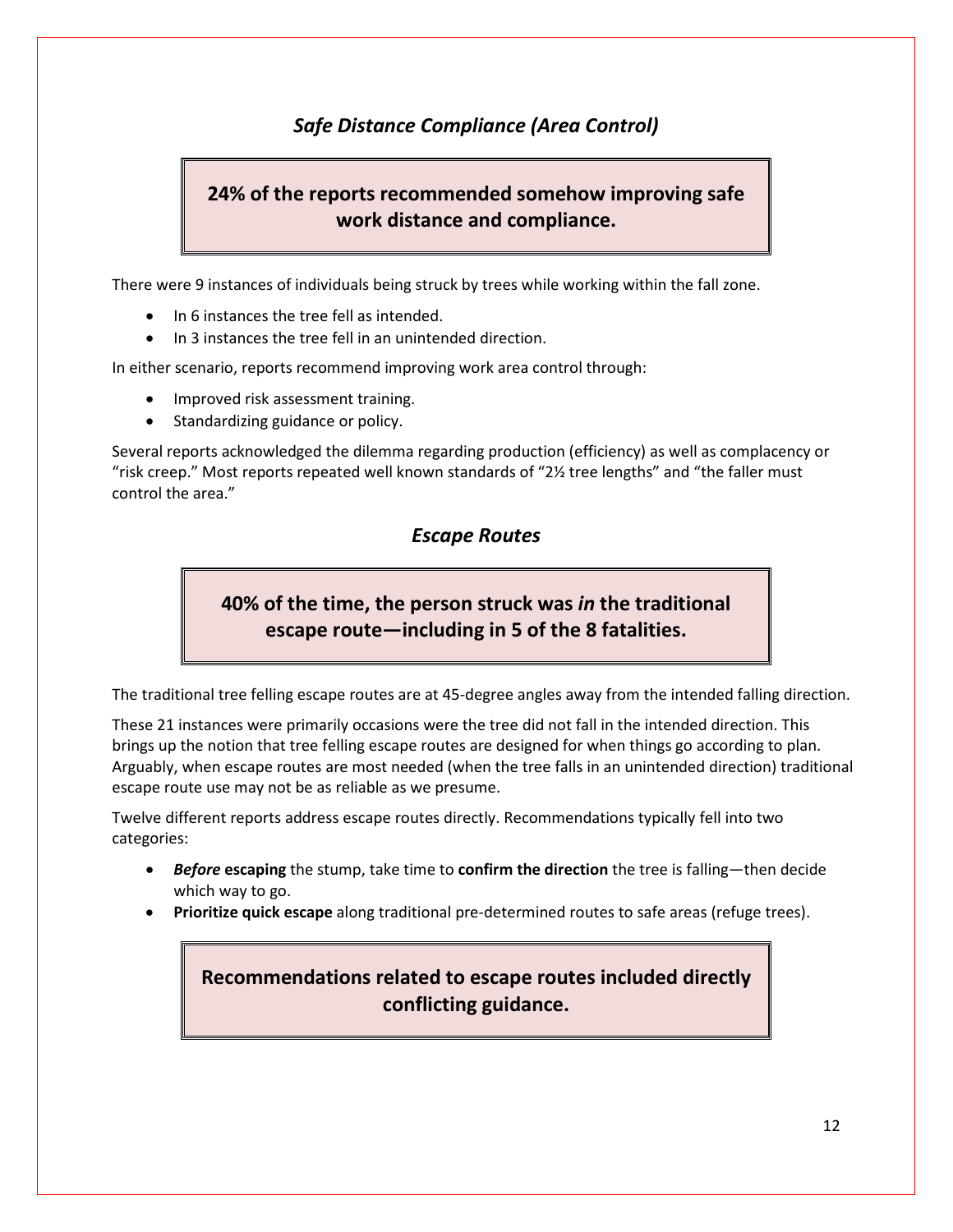*"…take the extra couple of seconds to make sure you know the direction the tree is committing itself to, then escape."* [Crystal Lake Tree Felling](https://www.wildfirelessons.net/viewdocument/crystal-lake-tree-felling-2011)

*"…get away from the stump as fast as you possibly can."* [Whitewater Tree Strike](https://www.wildfirelessons.net/viewdocument/whitewater-fire-faller-hit-by-tree)

#### **The** [Lolo Peak Fatality Field Report](https://www.wildfirelessons.net/viewdocument/lolo-peak-fire-fatality-2017) **takes on the Escape Route dilemma most directly:**

"The practice of utilizing 45-degree escape routes was developed under the assumption that everything goes according to the plan, allowing a Sawyer to safely move away from a tree and avoid any kickback that might occur. However, if a tree fails to fall in the intended direction, it is falling in an unpredicted manner, making it almost impossible to pre-plan a suitable escape route.

In focus group discussions with subject-matter experts, it was recognized that it is not always in a Sawyer's best interest to limit themselves to these two escape routes. Limiting the number of escape routes may reduce the margin for success. The reality is, tree felling is dynamic and ultimately requires more flexibility to escape a falling tree than two escape routes afford.

1. Is it a possibility that the accepted strategy of defining two escape routes at 45-degree angles from a Sawyer's location provides a false sense of security to the Sawyer?

Habitual training influences action taken during a 'fight or flight' response such that people often resort to the training practices they have received or practiced most frequently. In most cases, that training will yield successful outcomes, reinforcing its use the next time. However, there will be times in a Sawyer's experience where their training does not match the situation being faced.

<span id="page-12-0"></span>2. What are the trade-offs of training people to engage in routine behavior vs. training them to assess things in the moment (pre-planned escape routes vs. assessing the tree's falling direction before deciding on an escape route)?"

## *Improving Risk Assessment*

**79% of the reports recommended improving risk assessment.**

Operational recommendations were primarily aimed at two groups:

- Supervisors/Overhead
- Fallers

Recommendations aimed at overhead focused on risk analysis of falling assignments relative to the overall mission (reducing exposure).

#### **Two questions from the [Lolo Peak Organizational Learning Report](https://www.wildfirelessons.net/viewdocument/lolo-peak-fire-fatality-2017)**

1. How can we address the perceived cultural "need" for Hotshot Crews to "stay busy" and feel useful when they have completed an assignment, especially when another assignment has not yet been identified?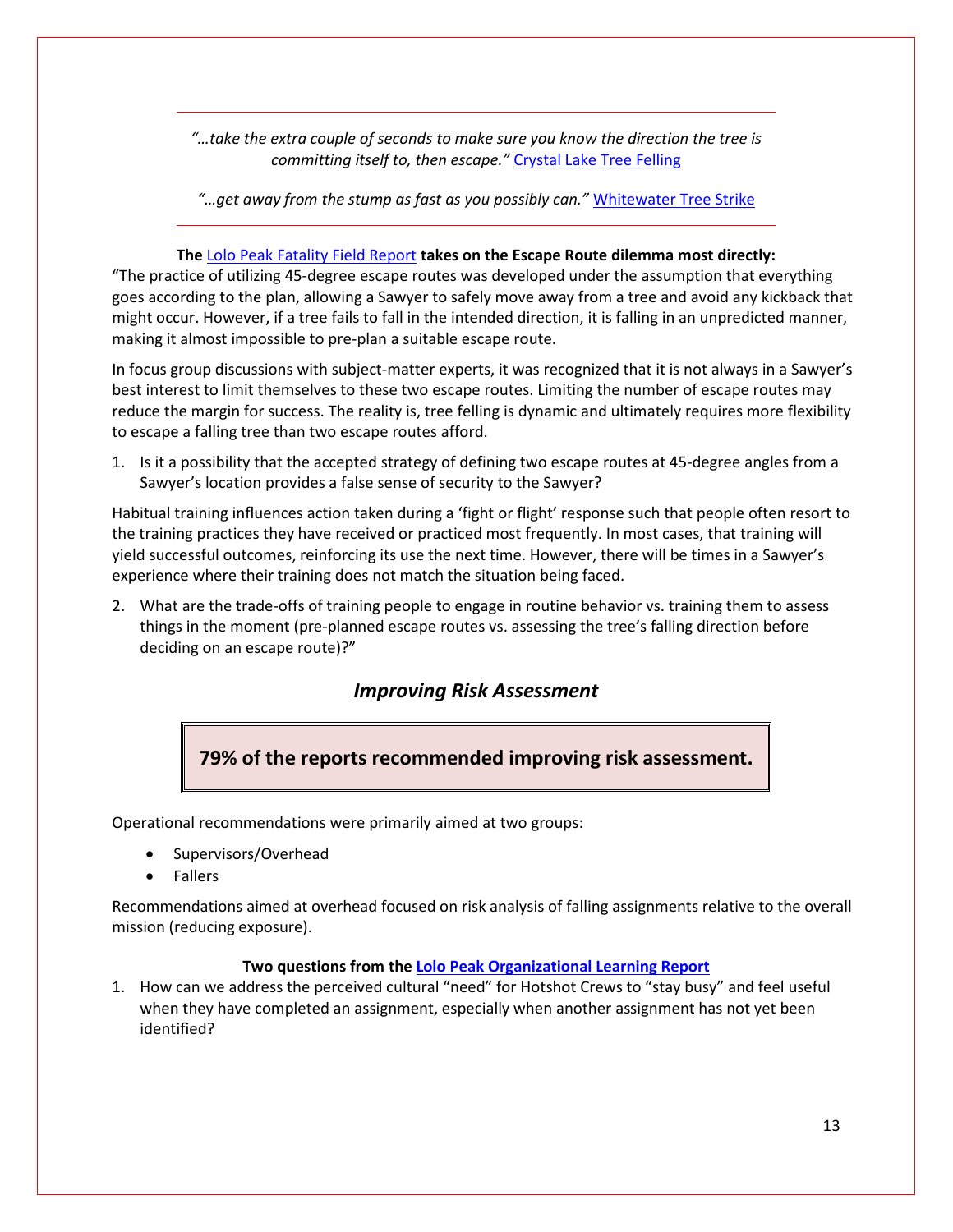2. Have you ever given a Hotshot Crew a tree felling assignment that you wouldn't have given to an Engine crew or Type 2 Crew just because they have more experience? If so, does utilizing a more specialized crew actually reduce the exposure to risk?

#### **Recommendations aimed at fallers' focused risk analysis as it relates to individual tree size up:**

*"Consider the species of tree in the size-up process and how the species will potentially affect the falling operation (i.e. oak trees are relatively heavy and have more brittle wood)."*

#### **[Remote Area Falling Accident](https://www.wildfirelessons.net/viewdocument/remote-area-falling-accident-2016)**

*"When a brittle tree is felled into another tree it can snap off. The pieces can fly back in the direction of the sawyer. If this is likely to happen, a 'No Go' decision may be appropriate."*

#### **[Faller Hit by Tree Shrapnel](https://www.wildfirelessons.net/viewdocument/faller-hit-by-tree-shrapnel-2014)**

Organizational recommendations called for more focus, training, and a standardized process related to risk assessment.

#### **Recommendations from the [Strawberry Fire Fatality Learning Review](https://www.wildfirelessons.net/viewdocument/strawberry-fire-tree)**

*"During training and evaluations, emphasize the importance of intra-saw team communication in the risk-management process during saw operations to promote a culture where all firefighters are included in risk-management discussions.* 

*Evaluate ways to improve how sawyers communicate about the options available when given a cutting assignment, including whether to cut or to flag and make known.* 

*Expedite release of the newly developed U.S. Forest Service guidance on saw operation complexity so that it can be included in seasonal saw refresher classes as soon as possible.* 

<span id="page-13-1"></span><span id="page-13-0"></span>*NPS to evaluate the newly developed U.S. Forest Service guidance on saw operation complexity for use in Service or across agencies."*

## **C. Training**

## *Accidents During Training*

## **13% of the time, the tree strike happened during training including in 2 of the 8 fatalities.**

Seven of the recorded tree strikes occurring during training. Of these 7 training incidents:

- Two resulted in the trainer being struck in the escape route as the tree back fell.
- In three instances, workers in the falling area were struck while a sawyer trainee was cutting.
- Only one instance resulted in the sawyer trainee being struck.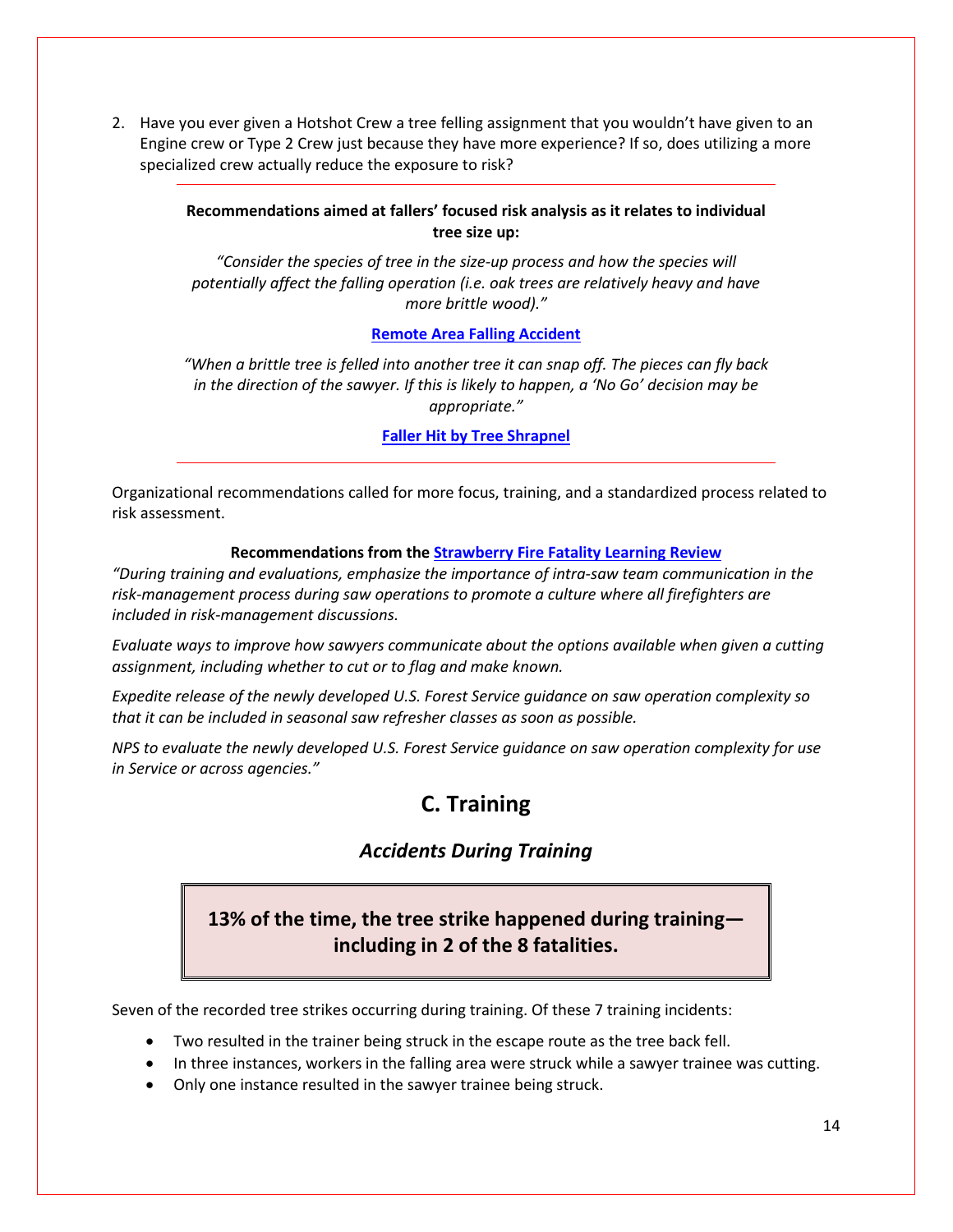• In one instance, the trainer took the saw to finish a cut started by the trainee. The tree hung-up and the trainer was struck while cutting out the hung-up tree.

<span id="page-14-0"></span>Recommendations from these incidents focused on awareness of the potential for elevated risk during training and having proper medical plans in place. This again brings up the exposure involved with multiple personnel at the base of a tree.

### *Improving/Altering Training*

**26% of the reports recommended improving faller training.**

Most of the lessons, advice, and recommendations captured in these reports are aimed at individual sawyers rather than agencies or oversight entities.

Reports that did have training recommendations focused on a single new course or updating existing training.

**Recommendations from the [Ferguson Tree Strike Fatality](https://www.wildfirelessons.net/viewdocument/ferguson-fire-hit-by-tree-fatality)**

*"Propose to NWCG the development of an Advanced Wildland Fire Chain Saws training course…"*

*"…conduct an evaluation of the 'Forest Service Chainsaw, Crosscut Saw and Axe Training-Developing a Thinking Sawyer' course for applicability within the interagency community as an updated NWCG S-212, Wildfire Chain Saws, course."*

## **21% of the reports recommended enhancing training related to tree conditions (like rot) and species-specific traits.**

Missing from the recommendations was any mention of a comprehensive curriculum overhaul resulting in a new series. Trying to incorporate all the lessons and recommendations from these reports would likely take this level of reorganization. This might look similar to the existing Leadership Curriculum (L-Series). It might also require continuing education.

Given the frequency of tree felling operations and the catastrophic nature of tree felling accidents, considering this approach may be warranted.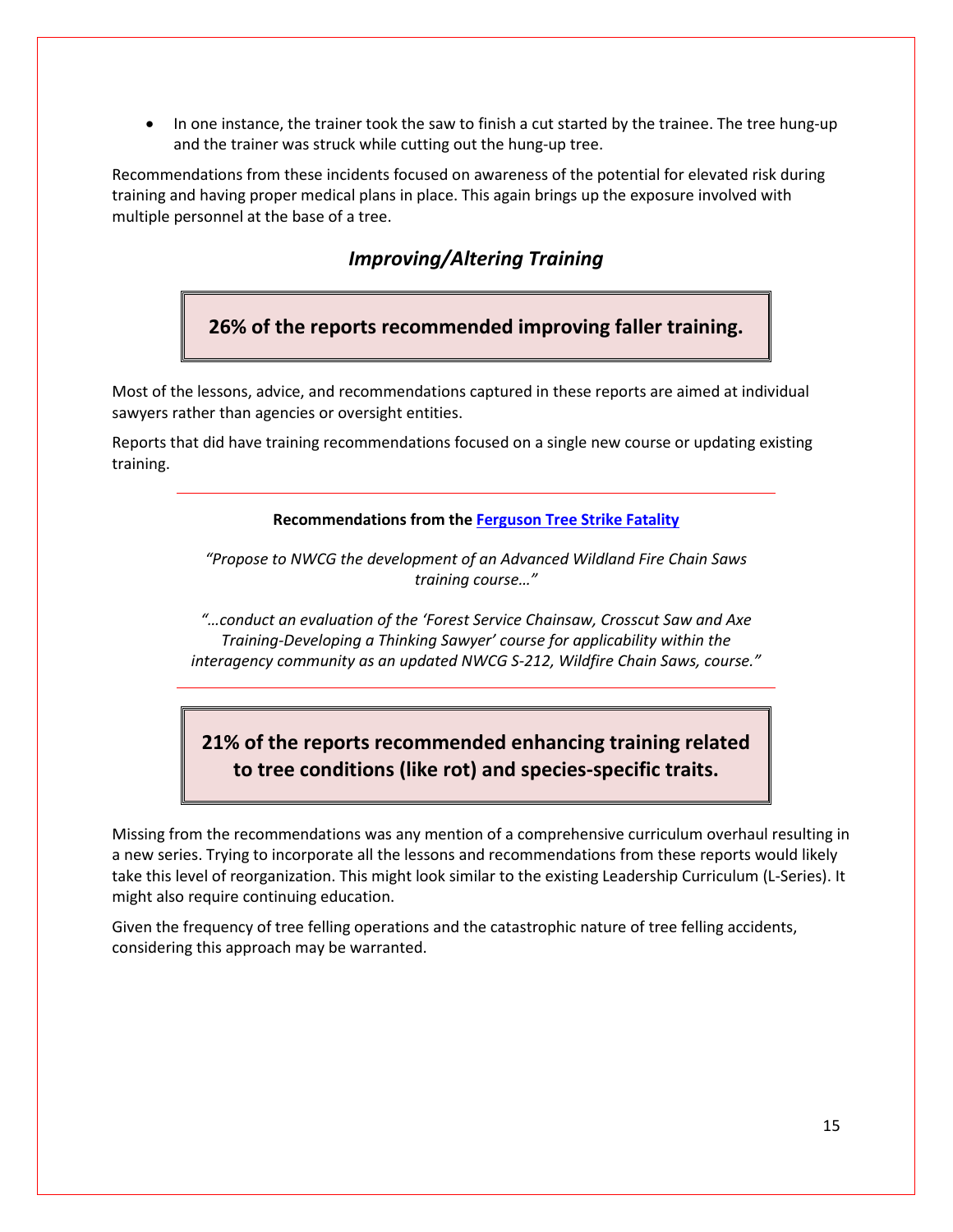## <span id="page-15-0"></span>**5. Access to the 53 Tree Accident Reports from 2004-2019**

This section provides a list of the 53 accident incident reports used in this analysis and their dates. Embedded hyperlinks are provided to the reports.

- Grant West Prescribed Fire Fatality–10/2/2004
- Missouri Ridge WFU–9/6/2005
- [Rombo Fire–](https://www.wildfirelessons.net/viewdocument/rombo-fire-2007)8/14/2007
- [Volusia County Fire Training Incident–](https://www.wildfirelessons.net/viewdocument/volusia-county-fire-training-incide)11/27/2007
- [Dutch Creek Tree Felling Fatality–](https://www.wildfirelessons.net/viewdocument/dutch-creek-tree-fel)7/25/2008
- Camel Hump Falling Incident–7/25/2008
- [Lime Complex Tree Incident–](https://www.wildfirelessons.net/viewdocument/lime-complex-tree-incident-2008)7/26/2008
- [Rattle Fire Snag Incident–](https://www.wildfirelessons.net/viewdocument/rattle-fire-snag-incident-2008)9/10/2008
- Freeman Reservoir Fatality–6/26/2009
- [Little Grass Valley–](https://www.wildfirelessons.net/viewdocument/little-grass-valley-2009)8/17/2009
- [Lynn Hollow Tree Incident–](https://www.wildfirelessons.net/viewdocument/lynn-hollow-tree-incident-2009)11/7/2009
- [Dark Ridge Tree Felling Incident–](https://www.wildfirelessons.net/viewdocument/dark-ridge-tree-felling-incident-2)11/29/2009
- [Crandall Tree Felling–](https://www.wildfirelessons.net/viewdocument/crandall-felling-accident-2010)9/14/2010
- [Buckhorn–](https://www.wildfirelessons.net/viewdocument/buckhorn-tree-fellin)2/4/2011
- [Chittenden–](https://www.wildfirelessons.net/viewdocument/chittenden-felling-i)4/22/2011
- [Tree Falling Injury–](https://www.wildfirelessons.net/viewdocument/tree-falling-injury-2011)8/1/2011
- Snow Gate–8/25/2011
- [Crystal Lake Felling–](https://www.wildfirelessons.net/viewdocument/crystal-lake-tree-felling-2011)9/26/2011
- [Lockhead Felling Incident–](https://www.wildfirelessons.net/viewdocument/lockheed-tree-felling-2012)3/20/2012
- [Sunflower Felling–](https://www.wildfirelessons.net/viewdocument/sunflower-felling-incident-2012)6/6/2012
- [Chips Tree Felling Injury–](https://www.wildfirelessons.net/viewdocument/chips-fire-felling-injury-2012)8/20/2012
- [Waterfalls 2–](https://safenet.nifc.gov/view_safenet.cfm?id=25692)9/1/2012
- 398 Tree Fatality-8/1/2013
- [Bramblewood Fire Tree–](https://www.wildfirelessons.net/viewdocument/marbleyard-snag-incidents-fla-2012)10/1/2013
- Stanza Tree Strike-1/25/2014
- [Quaking fire snag–](http://www.wildfirelessons.net/orphans/viewincident/?DocumentKey=387bd114-9c85-4ad9-b1bc-e12d3245b7f9)7/24/2014
- Tree Shrapnel Injury-8/9/2014
- [Bald Sister Fire Tree Strike–](http://www.wildfirelessons.net/orphans/viewincident/?DocumentKey=332c8610-1f70-414e-9456-e4153e476ce6)8/14/2014
- 790 Fire Tree Strike-9/2/2014
- [Kisatchie NF Tree Strike–](http://www.wildfirelessons.net/viewdocument/?DocumentKey=3879fd47-253d-4faa-9de1-27511e16e204)2/26/2015
- Pine Fire Tree Strike-8/10/2015
- Remote Area Felling–3/2/2016
- [RX Tree Strike RLS–](http://www.wildfirelessons.net/communities/community-home/librarydocuments/viewdocument/?DocumentKey=af808541-6fb3-499e-b1b2-21590af6f14b&tab=librarydocuments)4/6/2016
- [Chamberlain Felling Injury–](http://www.wildfirelessons.net/communities/community-home/librarydocuments/viewdocument/?DocumentKey=ba7aef64-968f-4dc9-a745-6d9947fbf340&tab=librarydocuments)7/1/2016
- [Strawberry Fire Tree Strike Fatality–](https://www.wildfirelessons.net/viewdocument/strawberry-fire-tree)8/13/2016
- Soberanes Fire Tree Felling Injury-8/18/2016
- [Gap Fire Tree Strike](https://www.wildfirelessons.net/viewdocument/gap-fire-tree-strike-2016) -9/7/2016
- Fire Captain Hit by Tree –10/11/2016
- [Prescribed Fire Tree Cutting Injury–](https://www.wildfirelessons.net/viewdocument/tree-cutting-injury-2017)3/13/2017